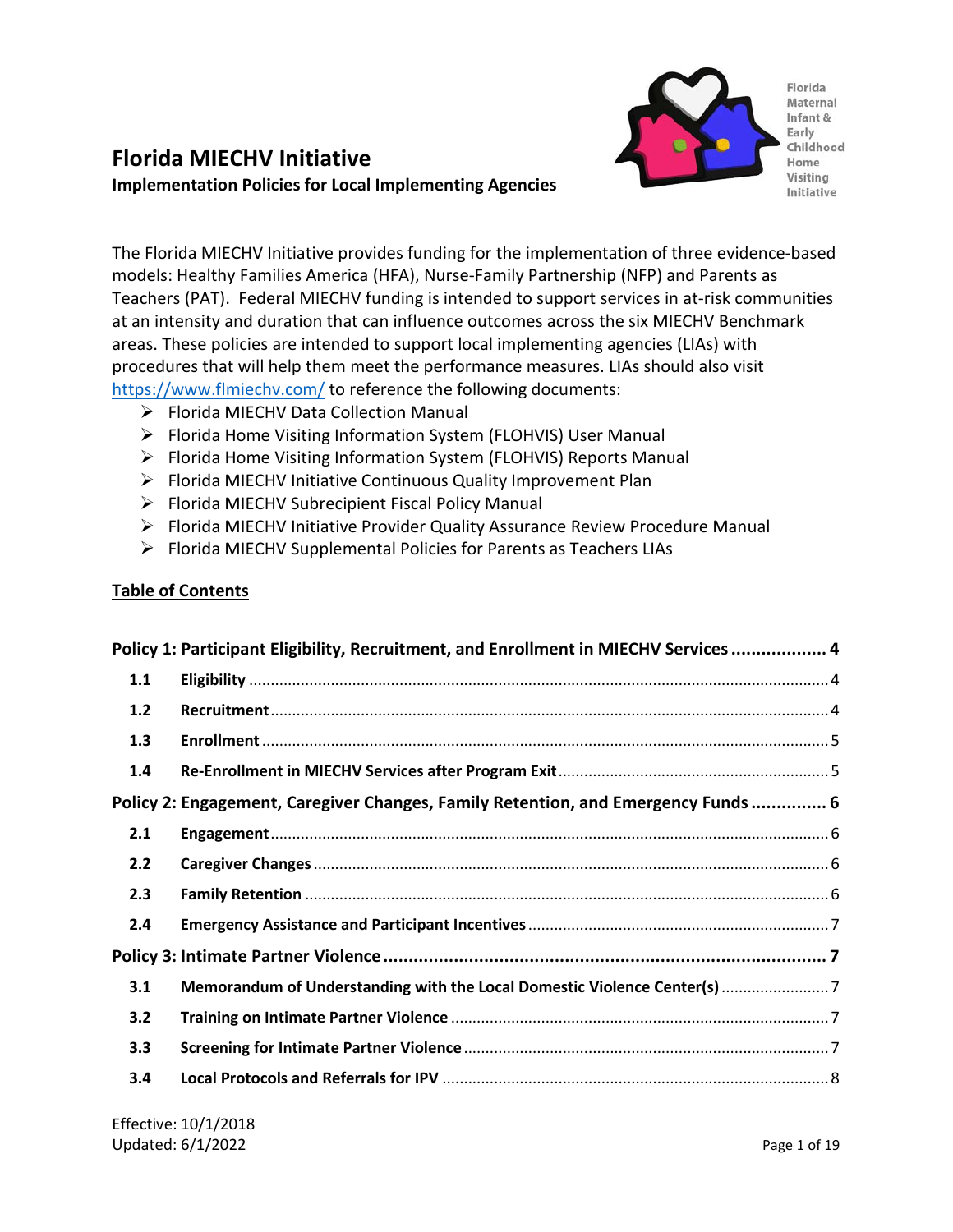| 3.5  |                                                                                       |  |  |  |
|------|---------------------------------------------------------------------------------------|--|--|--|
|      |                                                                                       |  |  |  |
| 4.1  | Memorandum of Understanding with the Local Early Steps Program and Other Providers of |  |  |  |
| 4.2  |                                                                                       |  |  |  |
| 4.3  |                                                                                       |  |  |  |
| 4.4  | Local Protocols, Developmental Promotion, and Developmental Screening Referrals  9    |  |  |  |
| 4.5  |                                                                                       |  |  |  |
| 4.6  |                                                                                       |  |  |  |
| 4.7  |                                                                                       |  |  |  |
|      |                                                                                       |  |  |  |
| 5.1  |                                                                                       |  |  |  |
| 5.2  |                                                                                       |  |  |  |
| 5.3  |                                                                                       |  |  |  |
| 5.4  |                                                                                       |  |  |  |
| 5.5  |                                                                                       |  |  |  |
| 5.6  |                                                                                       |  |  |  |
|      |                                                                                       |  |  |  |
| 6.1  |                                                                                       |  |  |  |
|      |                                                                                       |  |  |  |
| 7.1  |                                                                                       |  |  |  |
| 7.2  |                                                                                       |  |  |  |
|      |                                                                                       |  |  |  |
| 8.1  |                                                                                       |  |  |  |
| 8.2  |                                                                                       |  |  |  |
| 8.3  |                                                                                       |  |  |  |
|      |                                                                                       |  |  |  |
| 9.1  |                                                                                       |  |  |  |
| 9.2  |                                                                                       |  |  |  |
| 9.3  |                                                                                       |  |  |  |
|      |                                                                                       |  |  |  |
|      |                                                                                       |  |  |  |
| 11.1 |                                                                                       |  |  |  |
|      | Effective: 10/1/2018<br>Updated: 6/1/2022<br>Page 2 of 19                             |  |  |  |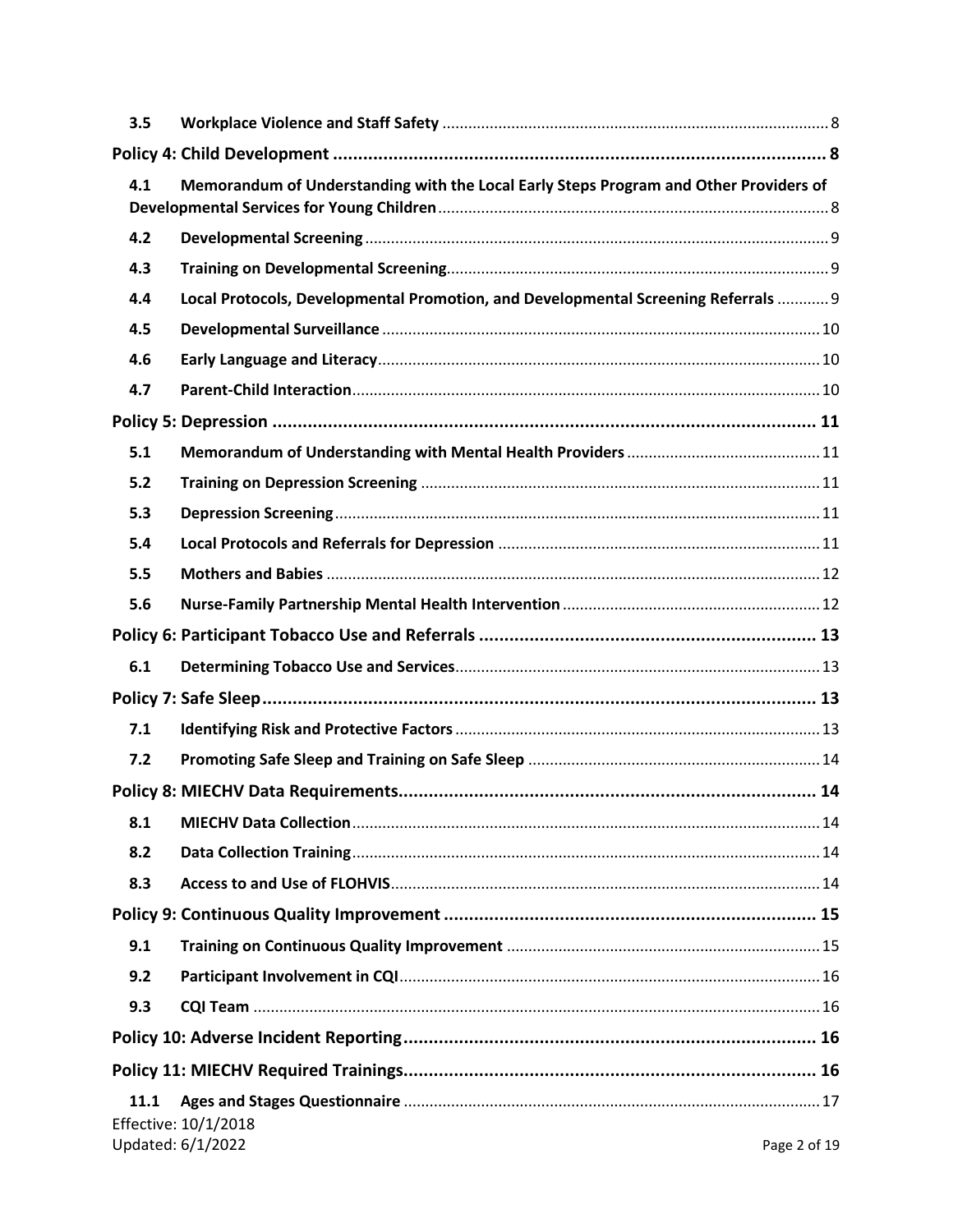| 11.2 |                                                                                                  |  |  |  |
|------|--------------------------------------------------------------------------------------------------|--|--|--|
| 11.3 |                                                                                                  |  |  |  |
| 11.5 |                                                                                                  |  |  |  |
| 11.5 |                                                                                                  |  |  |  |
| 11.6 |                                                                                                  |  |  |  |
| 11.7 |                                                                                                  |  |  |  |
|      |                                                                                                  |  |  |  |
| 12.1 | Local Early Steps Program and Other Providers of Developmental Services for Young Children<br>18 |  |  |  |
| 12.2 |                                                                                                  |  |  |  |
| 12.3 |                                                                                                  |  |  |  |
| 12.4 |                                                                                                  |  |  |  |
|      |                                                                                                  |  |  |  |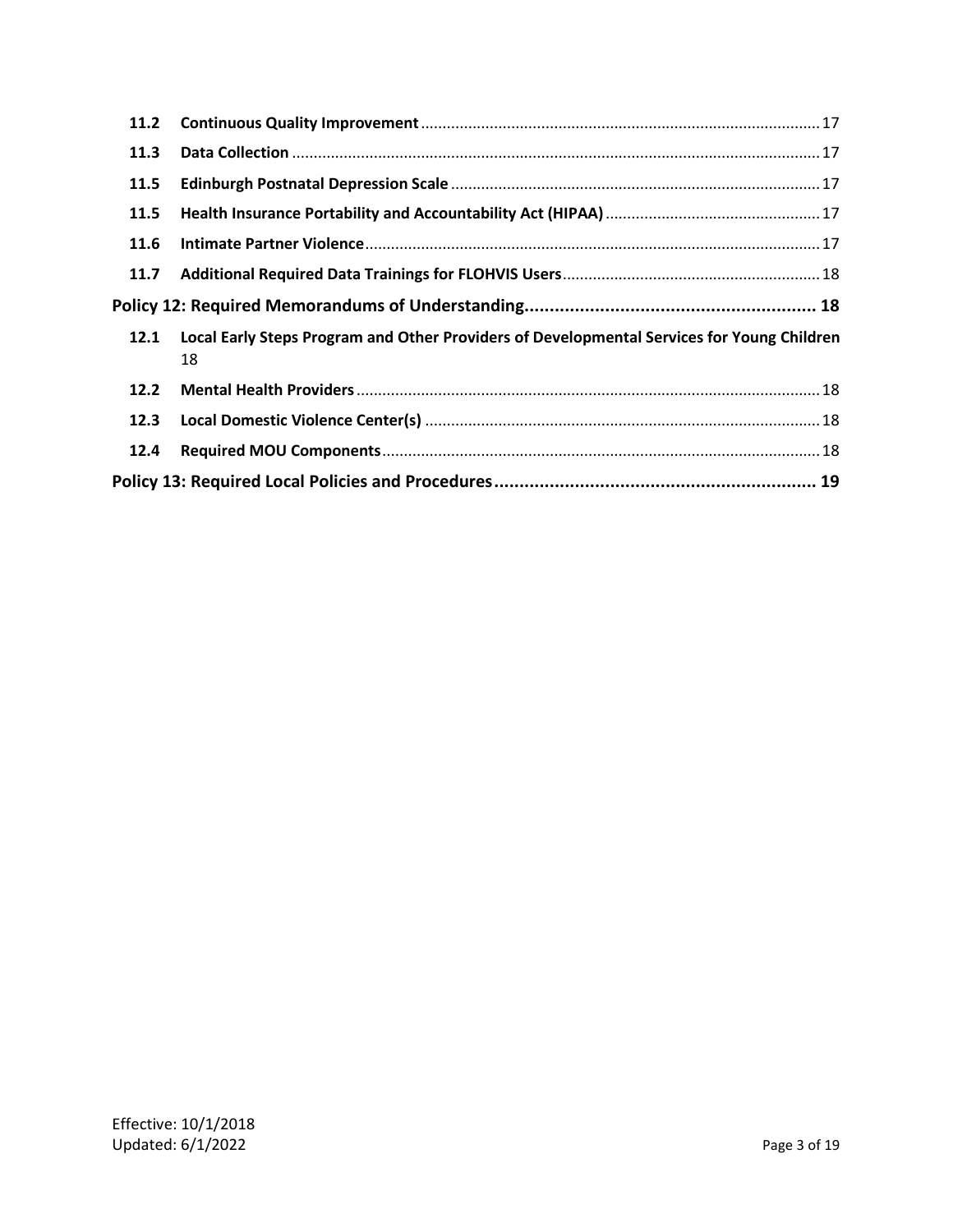### <span id="page-3-0"></span>**Policy 1: Participant Eligibility, Recruitment, and Enrollment in MIECHV Services**

#### <span id="page-3-1"></span>**1.1 Eligibility**

MIECHV participant recruitment should focus on serving eligible families per the HRSA Priority Populations:

- Pregnant women under age 21
- Low income families
- History of child abuse/neglect or involvement in the child welfare system
- Current or previous substance abuse
- Tobacco use in the home
- Low student achievement for participant or child
- Participant has a child with a developmental delay or disability
- Participant is an active/former member of the US military or participant/child is a dependent of an active/former member of the US military

MIECHV services are offered in designated high-risk counties and zip codes. Families enrolled should meet the model's definition of high-risk and a large proportion of the participants should also represent many of the priority populations listed above. Services funded by MIECHV are reserved for families with multiple risk factors.

Enrollment in MIECHV programs must be voluntary on the part of the participating family. A family cannot be court-ordered or in any way required to participate. If a family is involved in child welfare services and receiving in-home services, it must be clear to all parties that participation in MIECHV is voluntary and does not replace any services normally provided as part of the family's case plan with child welfare. There can be no perception that enrollment will support re-unification or another desired outcome. These issues must be addressed prior to offering enrollment to the family. Because MIECHV programs achieve the desired outcomes only when services are delivered with fidelity to the evidence-based model, only long-term primary caregivers should be enrolled. A child in the custody of foster parents or other temporary guardians should not be enrolled. See Section 2.2 for additional information about serving families when children are removed after enrollment.

#### <span id="page-3-2"></span>**1.2 Recruitment**

Recruitment must be on-going in order to maintain service to the contracted number of families. The Local Coordinated Intake and Referral (CI&R) process, or "Connect", will be used as the primary source for identifying potentially eligible program participants. If direct referrals are received, the CI&R staff should be notified of anyone enrolling that may also come through as part of the screening process. The program will participate as a referral agency within this infrastructure (e.g. attend meetings, provide data, etc.) to foster a coordinated screening and intake strategy for families in need of services.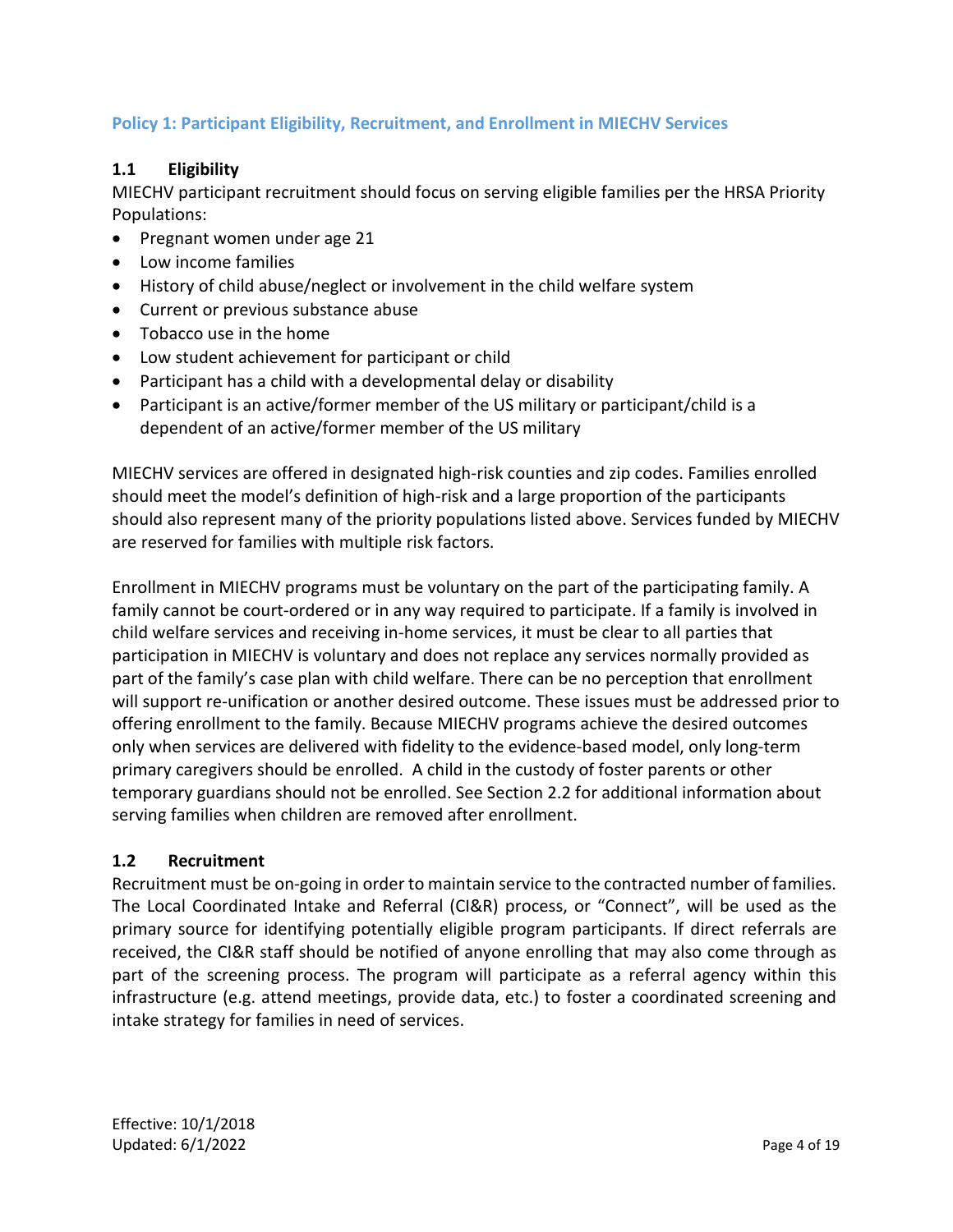# <span id="page-4-0"></span>**1.3 Enrollment**

Formal enrollment includes completion of the consent form(s). These should be signed during the first completed home visit as defined by the model. While it may be appropriate to obtain a release of information for certain providers during the enrollment process, only those entities that will definitely be contacted should be included. LIAs must have a separate Release of Information form for obtaining consents to release information later during services (e.g. Early Steps, to refer for a low ASQ). Participants must not be asked to initial generic providers with a blank space that will be filled in later (for example, "pediatrician"). A specific entity/provider must be named when asking for consent, as well as the information that will be shared.

# <span id="page-4-1"></span>**1.4 Re-Enrollment in MIECHV Services after Program Exit**

At the discretion of the program supervisor, families may be eligible to re-enroll in the program if they meet re-enrollment policies. While each program model has specific guidance, the following offers an overview:

- PAT: Families who exit the program before completing two years of service may be eligible for re-enrollment with the **same target child** within 180 days of the program exit date. This is only possible if enough time remains for the family to receive at least two years of active service before the youngest target child ages out.
- HFA: A family may be re-enrolled with the **same target child** if the closure date was within 90 days prior to re-enrollment or the target child is less than three months of age.
- NFP: Families who exit the program may be re-enrolled with the **same target child** up until that child's second birthday.

When deciding about re-enrollment, the supervisor and assigned home visitor should review the circumstances of the case and consider the following:

- Potential impact the program could have before the target child ages out.
- Sustainability of other community programs to meet the family's needs.
- Reason(s) the family left the program previously, to what extent those reasons may still be present, and could those same reasons lead to disengagement once more.
- The amount of time the family has been out of service, since the program will be accountable for missing data that were required during the time the family was not receiving services.

To request the re-enrollment of a family, the following information must be included in an email to the MIECHV Data Manager/FLOHVIS Administrator:

- $\checkmark$  Participant/Primary Caregiver Case ID
- $\checkmark$  Specification of same or new target child
- $\checkmark$  Date of the first home visit back since dismissal
- $\checkmark$  Any details needed to determine re-enrollment eligibility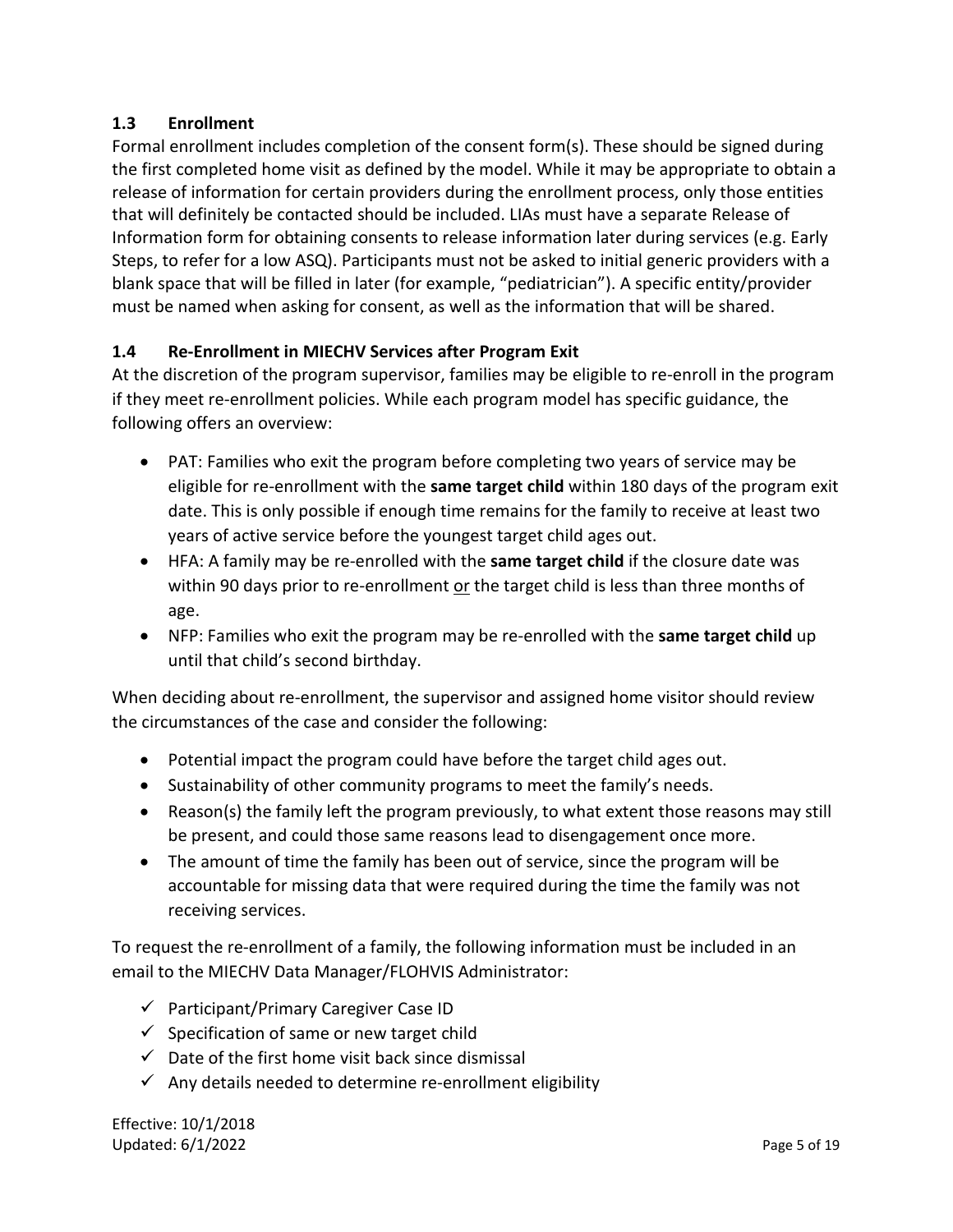After a family is re-enrolled with the **same target child**, the following data collection and management steps should be completed:

- $\checkmark$  Update the necessary participant/child demographic fields.
- $\checkmark$  Complete a Household Profile and Child Wellness Update.
- $\checkmark$  Continue MIECHV data collection schedule based on the first date of enrollment.

Skip any data collection due while the family was not enrolled in the program (with the exception of the Intimate Partner Violence Assessment). Please note that data not collected due to dis-enrollment/re-enrollment will be reported as missing data, even though the family was not technically enrolled during this time.

In *rare* circumstances, families whose previous target child is no longer eligible for services *may* be considered for re-enrollment with a **new target child**. The supervisor should contact the MIECHV Data Manager and Assistant Program Director to discuss this possibility.

# <span id="page-5-0"></span>**Policy 2: Engagement, Caregiver Changes, Family Retention, and Emergency Funds**

### <span id="page-5-1"></span>**2.1 Engagement**

From the first contact with the parent(s), staff are making efforts to engage the family in a longterm commitment to home visiting services. While the mother may be the one referred to the program, every effort should be made to engage fathers, spouses, partners, and other primary caregivers.

#### <span id="page-5-2"></span>**2.2 Caregiver Changes**

When a caregiver changes, the home visitor and supervisor must assess if the family can continue receiving services. If the caregiver changes to an individual who is or will be a parent to the target child and that individual wants to continue services, the family may continue to be served. A change in the participant would only occur if the original participant is not returning. Contact the MIECHV Data Manager if that is the case.

If the target child is removed from the participant's care and placed with a temporary guardian, services may continue with the participant only if there is a plan for reunification and if the participant wants to receive home visits with the target child during visitation. Due to the voluntary nature of the program, home visits cannot be mandated. If visits cannot continue, then the family needs to be closed. Services cannot be provided to foster parents, unless there are no plans for reunification and they plan to adopt the child. Contact the MIECHV Data Manager if that is the case.

# <span id="page-5-3"></span>**2.3 Family Retention**

If a family is missing home visits, the home visitor should actively employ and document strategies to re-engage the family in the program. Programs should use continuous quality improvement (CQI) methods to identify, test, and implement strategies for successfully engaging and retaining families in services. There are multiple reports in FLOHVIS that can assist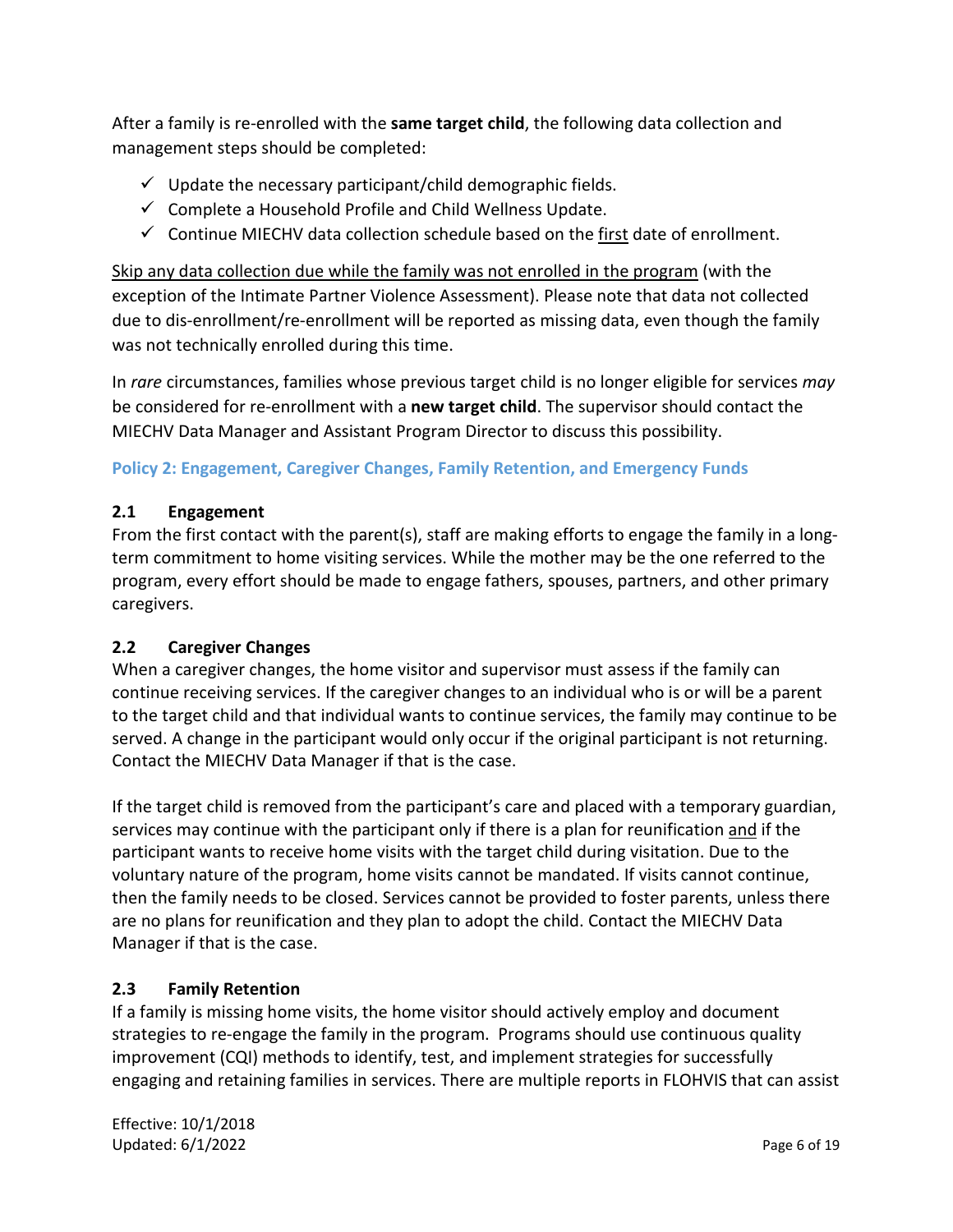with using data to inform CQI. It is recommended reviewing the report, "No Home Visit in 30, 60, 90 Days" at least monthly to identify participants disengaging from services.

# <span id="page-6-0"></span>2.4 Emergency Assistance and Participant Incentives

MIECHV funds may not be used to meet family emergency needs, such as food, rent, utilities, or any other form of cash assistance. This includes the purchase of gift cards and gas cards, because controls cannot be put in place to ensure they are not sold for cash or traded for other unallowable items. LIAs must have a local policy in place detailing the usage of program incentives, if they use them. LIAs may not provide incentives valued more than \$50 per participant, unless they are donated. Incentives are items given for participation in activities and does not include items given to all participants.

In the occurrence of a public health emergency, temporary policies may be put in place with additional guidance as to how MIECHV funds can be spent. Temporary policies override the guidance in this document for the duration of the public health emergency or until the policy is revoked.

# <span id="page-6-1"></span>**Policy 3: Intimate Partner Violence**

# <span id="page-6-2"></span>**3.1 Memorandum of Understanding with the Local Domestic Violence Center(s)**

LIAs must have a memorandum of understanding (MOU) with the certified domestic violence center(s) (DV) in their service area. The Department of Children and Families maintains a list of the certified DV centers here: [https://www.myflfamilies.com/service-programs/domestic](https://www.myflfamilies.com/service-programs/domestic-violence/map.shtml)[violence/map.shtml.](https://www.myflfamilies.com/service-programs/domestic-violence/map.shtml) See policy 12.4 for a list of what should be included in an MOU.

# <span id="page-6-3"></span>**3.2 Training on Intimate Partner Violence**

Home visitors must receive an orientation to the procedures for intimate partner violence (IPV) screening and working with participants experiencing IPV, as well as services provided by the local DV center, prior to screening for IPV or serving families known to be experiencing IPV.

Within 12 months of hire, home visitors and supervisors must receive the Supporting Families Affected by Intimate Partner Violence training. Staff can check for training events in the Learning Management System.

# <span id="page-6-4"></span>**3.3 Screening for Intimate Partner Violence**

LIAs should screen all participants within six months of enrollment. The screen should not be conducted on the initial visit, unless there are concerns. Screening must be conducted using the tool designated by the model developer (Relationship Assessment Tool for HFA and PAT; IPV Clinical Assessment for NFP). Program staff should not screen participants when other individuals are present, with the exception of very young (nonverbal) children.

Information regarding available services should be shared with all participants, regardless of the screening outcome, unless it is unsafe to do so. Every participant with a positive screen should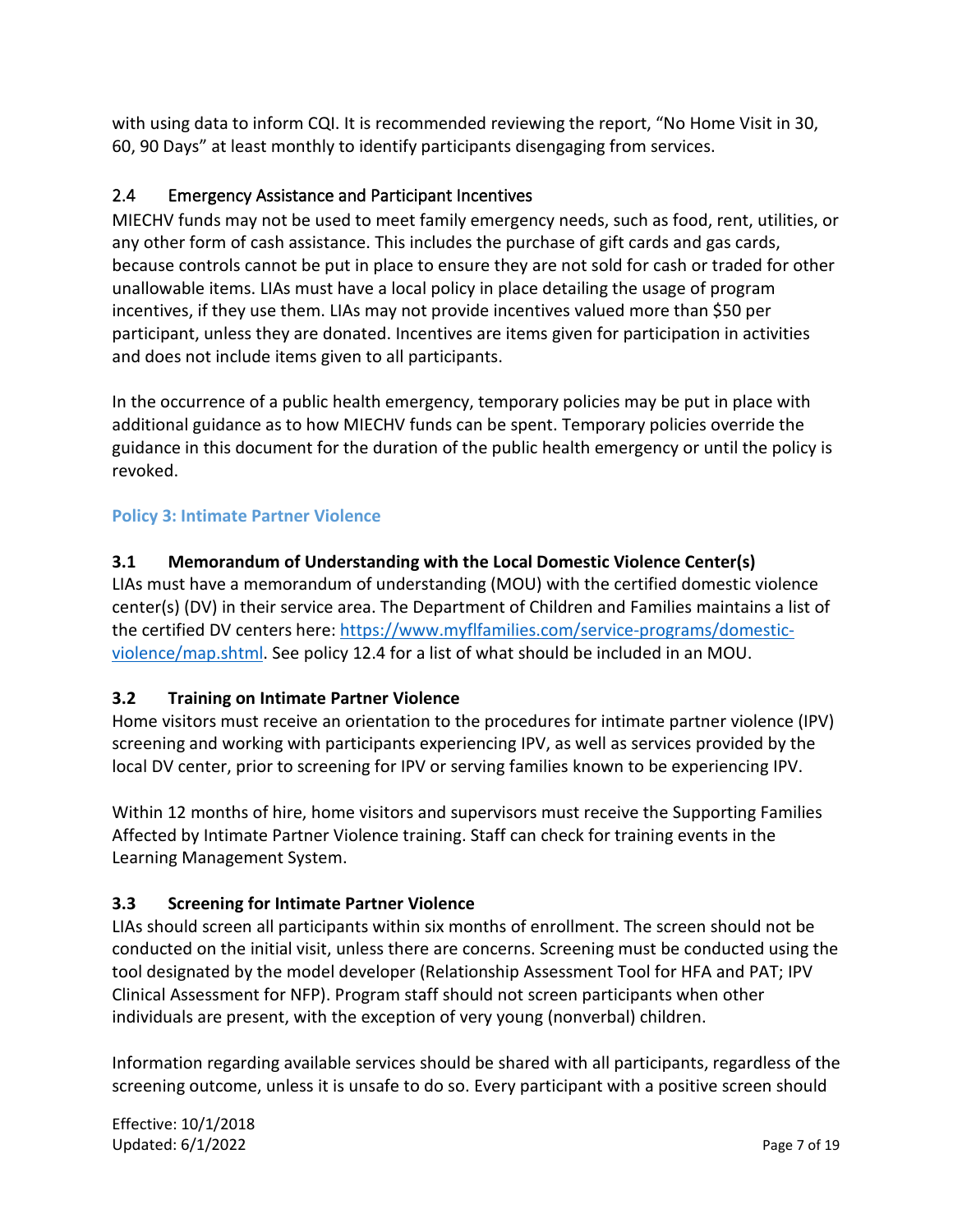be offered a referral for IPV services, specifically to the local certified domestic violence center, as soon as possible and always within seven days of the screening date. If program staff have any questions or concerns about the safety of the participant and/or the children in the home, the case should be staffed with the supervisor, even if the screening is negative. All IPV screening results and referrals should be entered into FLOHVIS.

# <span id="page-7-0"></span>**3.4 Local Protocols and Referrals for IPV**

LIAs must have a protocol with specific procedures in place for working with participants who are experiencing intimate partner violence. This must include procedures for documentation with the understanding that, under some circumstances, the file could be accessed by the abuser or subpoenaed which could put a participant at additional risk if the file contains information regarding intimate partner violence.

Participants who screen positive and those who disclose IPV outside of the screening process should be offered a referral to a certified domestic violence center within seven days. Referrals must be entered into FLOHVIS.

When participants decline services, home visiting staff can contact staff at the DV center for technical assistance without disclosing personally identifying information that may support staff as they support the participants. Home visitors with sufficient training should also invite the participant to discuss safety planning when the participant does not want to speak with a DV advocate.

# <span id="page-7-1"></span>**3.5 Workplace Violence and Staff Safety**

If a staff person discloses personal IPV, they should be offered a referral to a certified domestic violence center. They should be provided the same information regarding services available that is offered to participants. The staff person's willingness to accept services should not have any impact on their employment with the agency and confidentiality must be respected at all times.

Reflective supervision should include a discussion of the potential impact IPV may have on working with families experiencing IPV to determine the home visitor's capacity for working with those families.

LIA policies must include procedures that consider workplace safety for the survivor and coworkers, as well as the safety of home visitors working in homes where IPV is present.

# <span id="page-7-2"></span>**Policy 4: Child Development**

# <span id="page-7-3"></span>**4.1 Memorandum of Understanding with the Local Early Steps Program and Other Providers of Developmental Services for Young Children**

LIAs must have an MOU with the Early Steps program(s) in their service area, as well as any other providers to whom referrals will be made for developmental promotion/delays (e.g.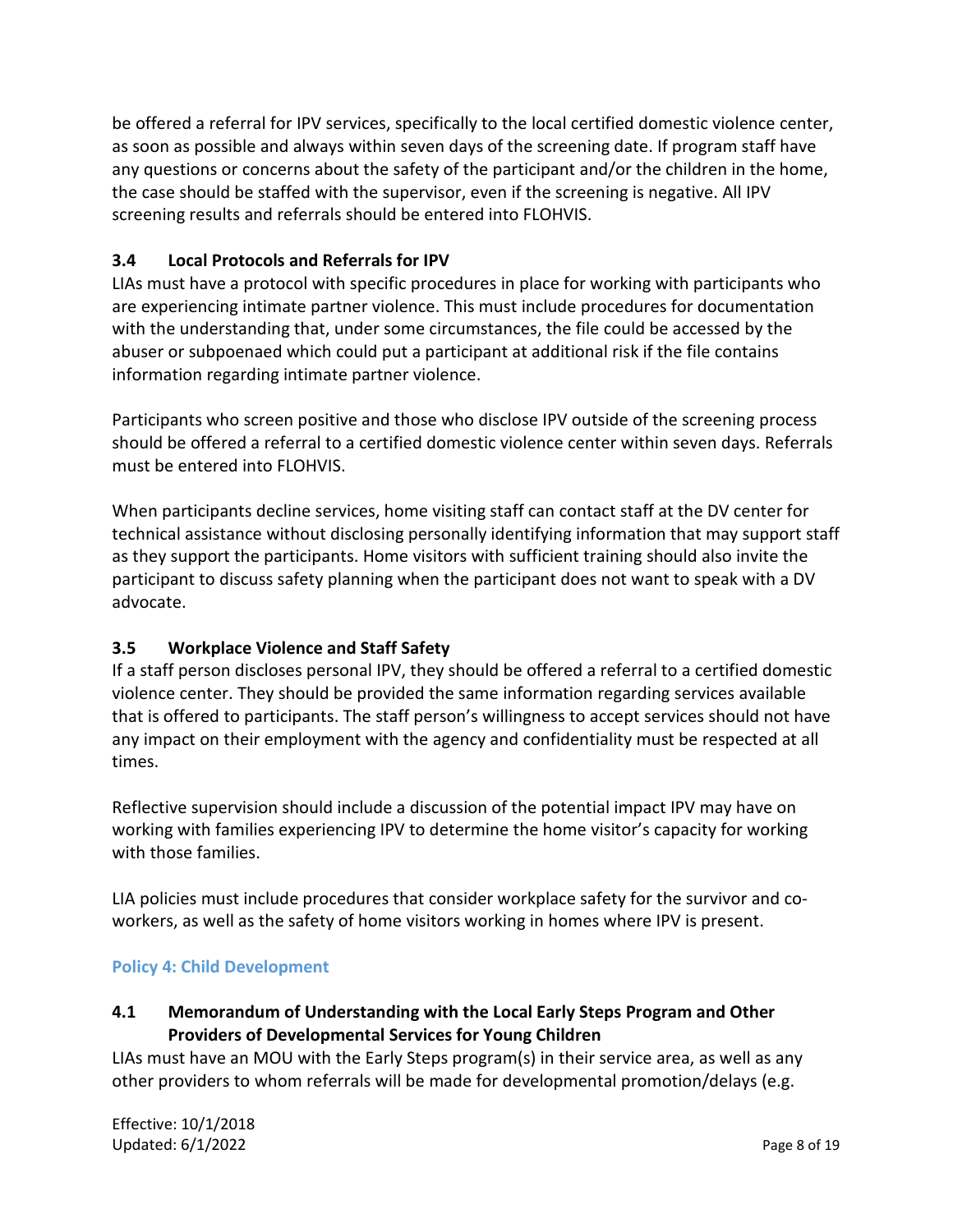FDLRS Child Find for children over 35 months). See policy 12.4 for a list of what should be included in a MOU.

# <span id="page-8-0"></span>**4.2 Developmental Screening**

All target children should be screened using the ASQ-3 at the 10, 18, and 30-month intervals and the scores for each domain should be entered in FLOHVIS. If a child has already been identified as having a delay and is currently receiving services to address the area of concern, do not complete that subscale on the screen. Mark the box "Score not recorded for this subscale…" for the applicable areas. The other subscales should still be administered unless the child's provider provides documentation that they have screened in those areas or indicates it is inappropriate to do so.

While the ASQ:SE is not required to meet the HRSA Performance Measures, social-emotional development is a critical part of infant/early childhood development. LIAs should follow the model developer's guidelines for administering the tool and include the ASQ:SE in procedures for addressing developmental promotion and referrals.

All results should be shared with the participant and anticipatory guidance on what to expect next, developmentally, should be provided. Also, it is best practice to share the results with the child's medical provider, childcare provider, and other providers, when the participant signs a release giving permission to do so.

# <span id="page-8-1"></span>**4.3 Training on Developmental Screening**

Staff must be trained on using the ASQ-3 prior to administering it. This training can be through a local provider, the program model, or the Healthy Start Coalition. Training must also include observing other staff conduct an ASQ-3 and receiving coaching from a peer or supervisor after being observed until competency is demonstrated. Role playing can be used for practicing how to introduce the screen and discussing the results. Completion of the training should be entered in the MIECHV LMS under local trainings.

# <span id="page-8-2"></span>**4.4 Local Protocols, Developmental Promotion, and Developmental Screening Referrals**

LIAs must have a protocol with specific procedures in place for working with children who have developmental concerns.

If a child scores in the monitoring zone (gray area) or below the cut-off (black area) on one or more domains on the ASQ-3, the home visitor must deliver in-home developmental promotion activities during home visits to encourage improvement in the specific domain(s). Documentation in FLOHVIS should include the name of the activity/activities, the date(s) delivered, and the area(s) of concern being addressed.

After delivering developmental activities, a rescreen should be conducted at the next interval (e.g., a 12-month ASQ-3 should be administered for a child with a score in the monitoring zone of the 10-month ASQ-3). Rescreens following a low score must be entered in FLOHVIS.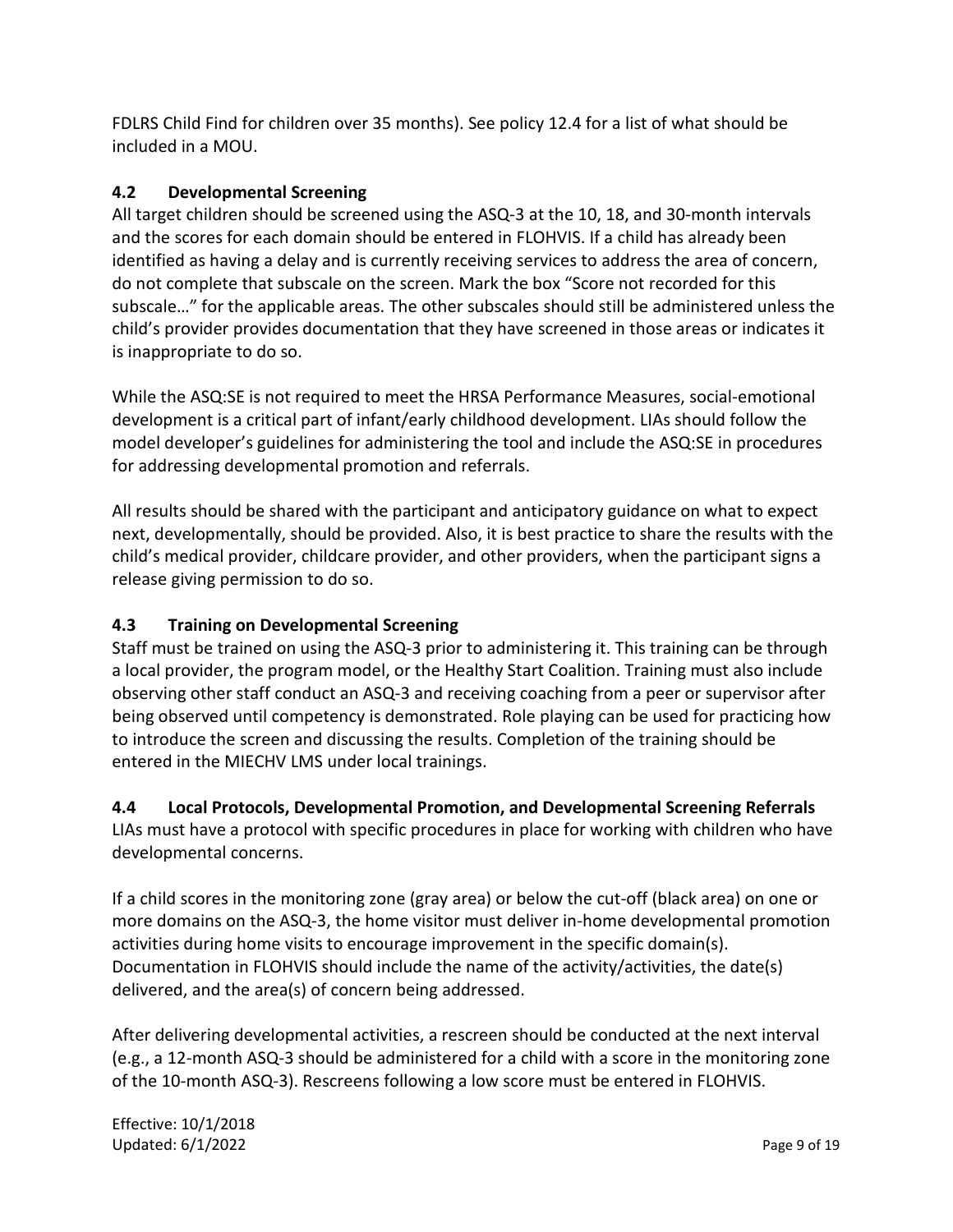For scores that fall below the cut-off, a referral to Early Steps (age 0-35 months) or FDLRS Child Find (age 36+ months) should be offered within seven days of the date the ASQ was administered and the referral must be recorded in FLOHVIS, even if the participant declines. Other referrals may also be made and recorded. These referrals do not replace the need for inhome developmental activities.

If the child is already receiving services for a different domain, the home visitor should notify Early Steps (or other provider) that the child scored low in a new domain. This notification should be recorded in FLOHVIS as a new referral.

The outcomes of referrals made for developmental concerns must be recorded in FLOHVIS. For children with a score below the cut-off, they should receive an Early Steps evaluation within 45 days of referral or service from another provider within 30 days of the referral, and in-home developmental support activities.

# <span id="page-9-0"></span>**4.5 Developmental Surveillance**

During every home visit, home visitors should ask participants if they have any concerns about their child's development, behavior, or learning. In addition to recording their response in FLOHVIS, home visitors should develop and implement a plan to address any concerns. This could be through providing information, referrals, developmental guidance, activities, etc.

# <span id="page-9-1"></span>**4.6 Early Language and Literacy**

Four times during the target child's first year (0-1 month, 2-3 months, 6-7 months and 10-11 months) and twice per year for children of all ages, the home visitor should ask participants to think about a typical week and answer how often they read, told stories, or sang to their child. While the answer may vary in atypical weeks, a parent/caregiver will ideally read, tell stories, or sing to their child every day during a typical week. These activities foster early language and literacy skills. If the participant is not doing this, the home visitor should provide developmental guidance and encouragement to the participant and help them take steps to increase these activities.

# <span id="page-9-2"></span>**4.7 Parent-Child Interaction**

A primary role of home visitors is to promote parent-child interaction (PCI) through modeling and activities. While home visitors are always informally observing PCI, it is important to periodically observe and document PCI using a standardized tool. PCI tools should be administered as follows:

- CHEERS Check-In/CCI (HFA): 3-9 months old, 15-21 months, 27-33 months old.
- DANCE (NFP): 1-3 months old, 8-10 months old, 15-17 months old, 21-23 months old.
- $\triangleright$  H.O.M.E. Inventory (PAT): 6-8 months old, 18-20 months old, 30-32 months old, 42-44 months old.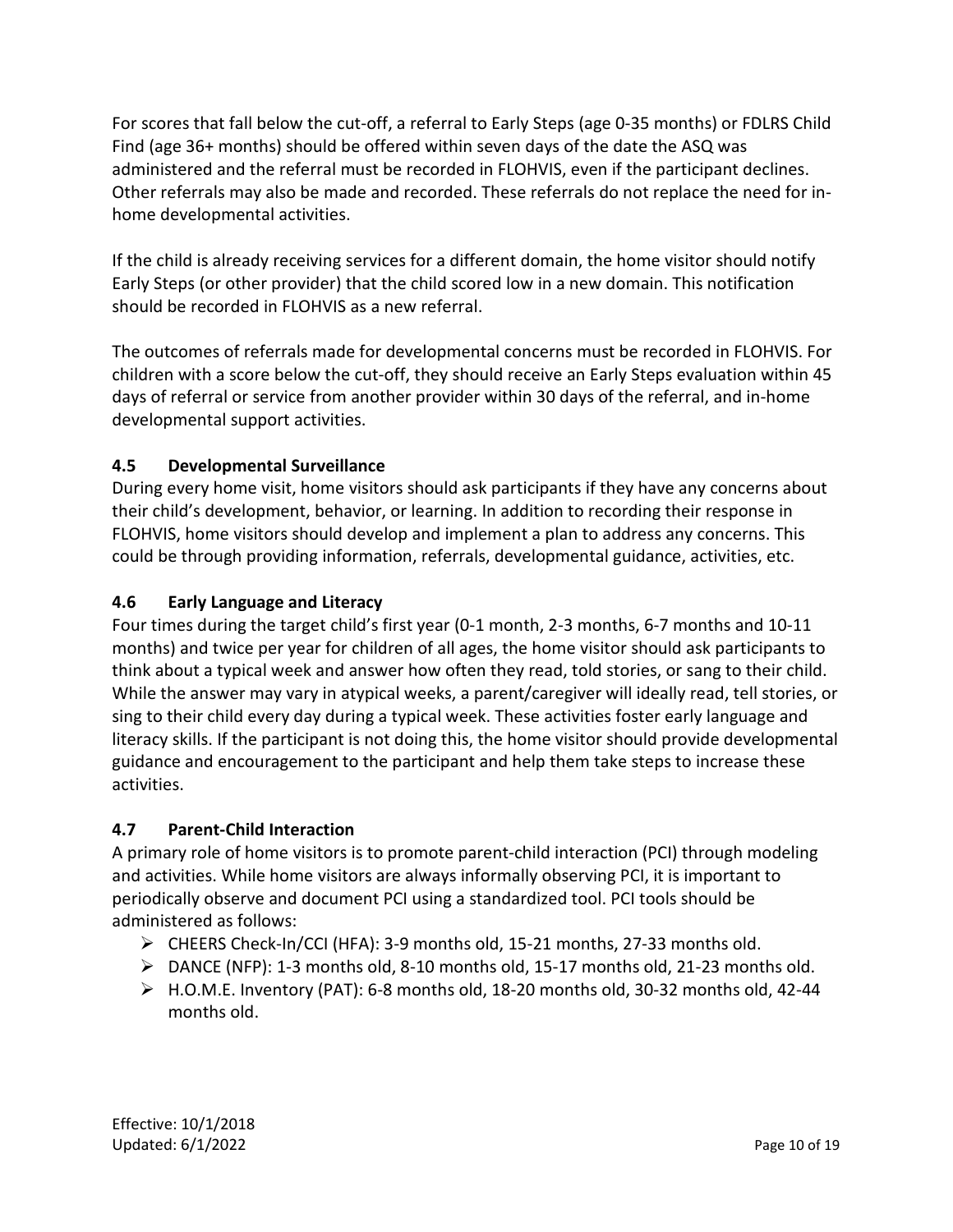LIAs are responsible for ensuring staff receive training on the tool and use it correctly. The date the tool was completed should be recorded in FLOHVIS. Activities should be delivered to improve PCI based on results from prior intervals with the goal of improving PCI over time.

# <span id="page-10-0"></span>**Policy 5: Depression**

### <span id="page-10-1"></span>**5.1 Memorandum of Understanding with Mental Health Providers**

LIAs must have an MOU with mental health providers that may serve MIECHV participants and their families. The following resources may be helpful to developing a resource list and potential partners for MOUs:

- <http://www.fccmh.org/>
- <https://www.faimh.org/local-chapters>
- <http://www.postpartum.net/locations/florida/>

See policy 12.4 for a list of what should be included in an MOU.

### <span id="page-10-2"></span>**5.2 Training on Depression Screening**

Staff must be trained on using the Edinburgh Postnatal Depression Scale (EPDS) prior to administering it. This training can be provided through a MIECHV LMS Archived Webinar Training or through a local trainer. Mothers and Babies training is not sufficient for this topic. Training must also include observing other staff conduct an EPDS and receiving coaching from a peer or supervisor after being observed until competency is demonstrated. Role playing can be used for practicing how to introduce the screen and discussing the results.

#### <span id="page-10-3"></span>**5.3 Depression Screening**

The EPDS should be administered to all participants within three months of enrollment for postnatal enrollments or within three months of delivery for prenatal enrollments. The tool should not be used on the initial visit, unless there are concerns. While the enrolled participants are typically the mother, the EPDS is also validated with fathers and for identifying depression in parents with older children. Therefore, this tool can be used at any time during services when parental depression is a concern.

#### <span id="page-10-4"></span>**5.4 Local Protocols and Referrals for Depression**

LIAs must have a protocol with specific procedures in place for working with participants experiencing depression, particularly those at risk of harming themselves.

Any participant with an EPDS score of 10 or greater is expected to receive a referral to a mental health specialist. A referral should be offered within seven days and recorded in FLOHVIS, even if the participant declines. If a participant's response to question #10 is anything other than "never", local procedures must include an immediate response, and a referral to a specialist must be provided and recorded in FLOHVIS.

While a referral to a mental health clinician or in-home program such as Moving Beyond Depression (MBD) should always be offered to participants with depression or other mental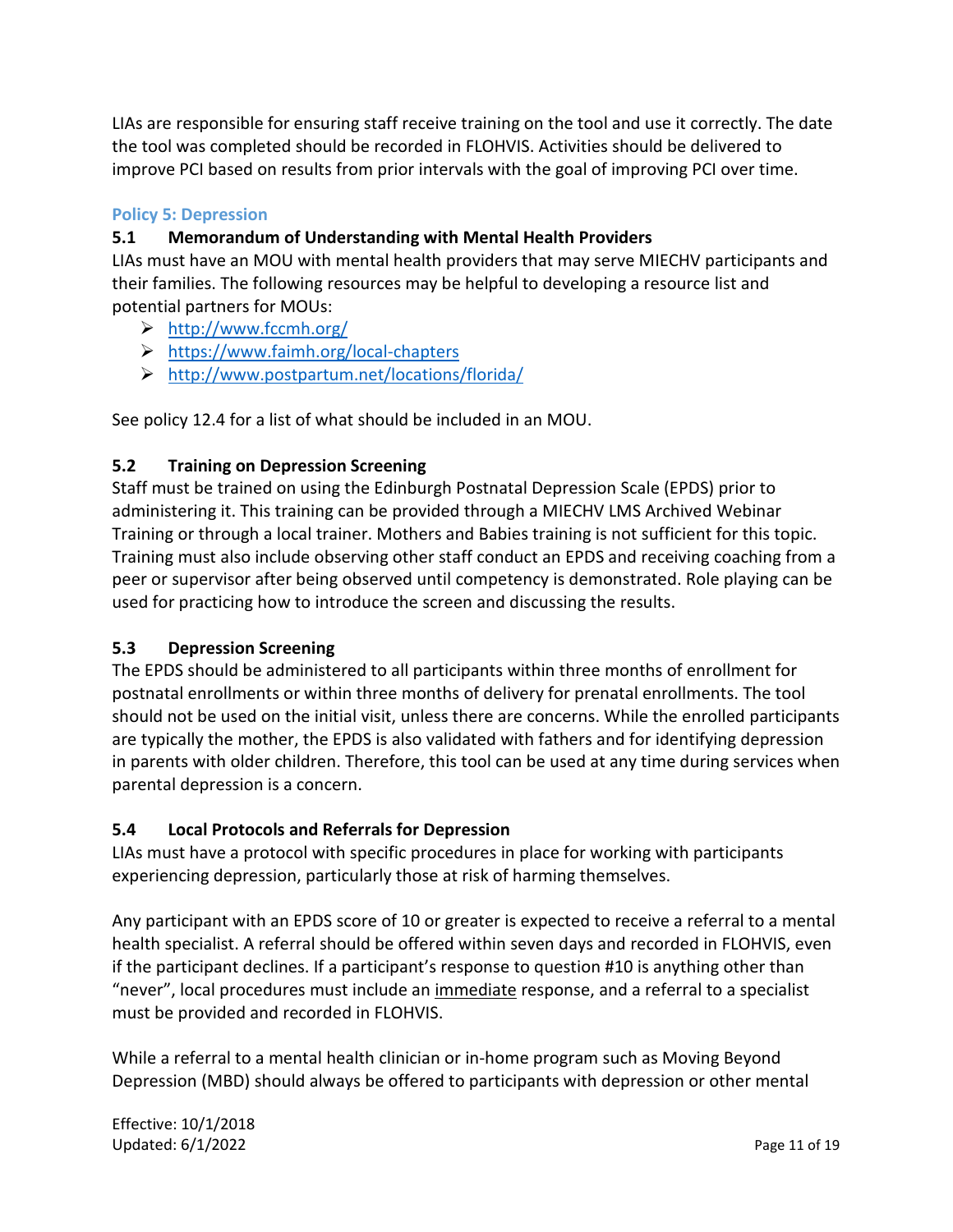health concerns, an internal referral for Mothers and Babies or Nurse-Family Partnership Mental Health Intervention is also recommended. Home visitors referring to MBD must follow the requirements for that program including training, ongoing support, and joint visits with the clinician.

After referring participants for mental health treatment, it is important to follow-up on services, including but not limited to obtaining a release of information to communicate with the clinician when the participant consents. Several referrals may be needed before finding a good fit for the participant, and may also include a referral to a medical provider for medication. Uninsured participants may also be able to receive services from an infant mental health provider, which is billed under the child's insurance. The home visitor should encourage the participant to continue treatment until no longer needed. All referrals and the outcome of referrals, as well as Mothers and Babies modules and MHI delivered, should be entered in FLOHVIS. All EPDS administration dates and scores should be entered to track increases or decreases in symptoms.

# <span id="page-11-0"></span>**5.5 Mothers and Babies**

Home visitors must be trained prior to delivering the Mothers and Babies Course. After home visitors complete the Mothers and Babies training, the supervisor must email the MIECHV Data Manager to have their name added to the Mothers and Babies provider list before the first session is delivered.

When using Mothers and Babies as a preventative resource, it is recommended that the home visitor administer the Edinburgh (EPDS) prior to beginning Mothers and Babies sessions. For mothers who screen positive on the Edinburgh, Mothers and Babies can supplement counseling and/or medications, but it is not a replacement to specialized care. Referrals to these more intensive therapies is expected and documentation in FLOHVIS is required.

While it does not replace treatment for depression, completing at least one session of the Mothers and Babies Course is considered a completed depression referral (PM 17). A Referral TouchPoint for the referral to Mothers and Babies must be entered in FLOHVIS. The Mothers and Babies Session Date 1 should be used for Service received: Date service began.

# <span id="page-11-1"></span>**5.6 Nurse-Family Partnership Mental Health Intervention**

The Nurse-Family Partnership Mental Health Intervention (NFP-MHI) is a comprehensive Intervention of the NFP model grounded in research and developed in partnership with Nurse-Family Partnership nurses. The NFP-MHI enables the NFP Nurse-Home Visitor (NHV) to select various evidenced-based strategies to address the needs of a client experiencing depression.

For participants who screen positive on the Edinburgh, the NFP Mental Health Intervention can supplement counseling and/or medications, but it is not a replacement to specialized care. Referrals to these more intensive therapies are expected and documentation in FLOHVIS is required.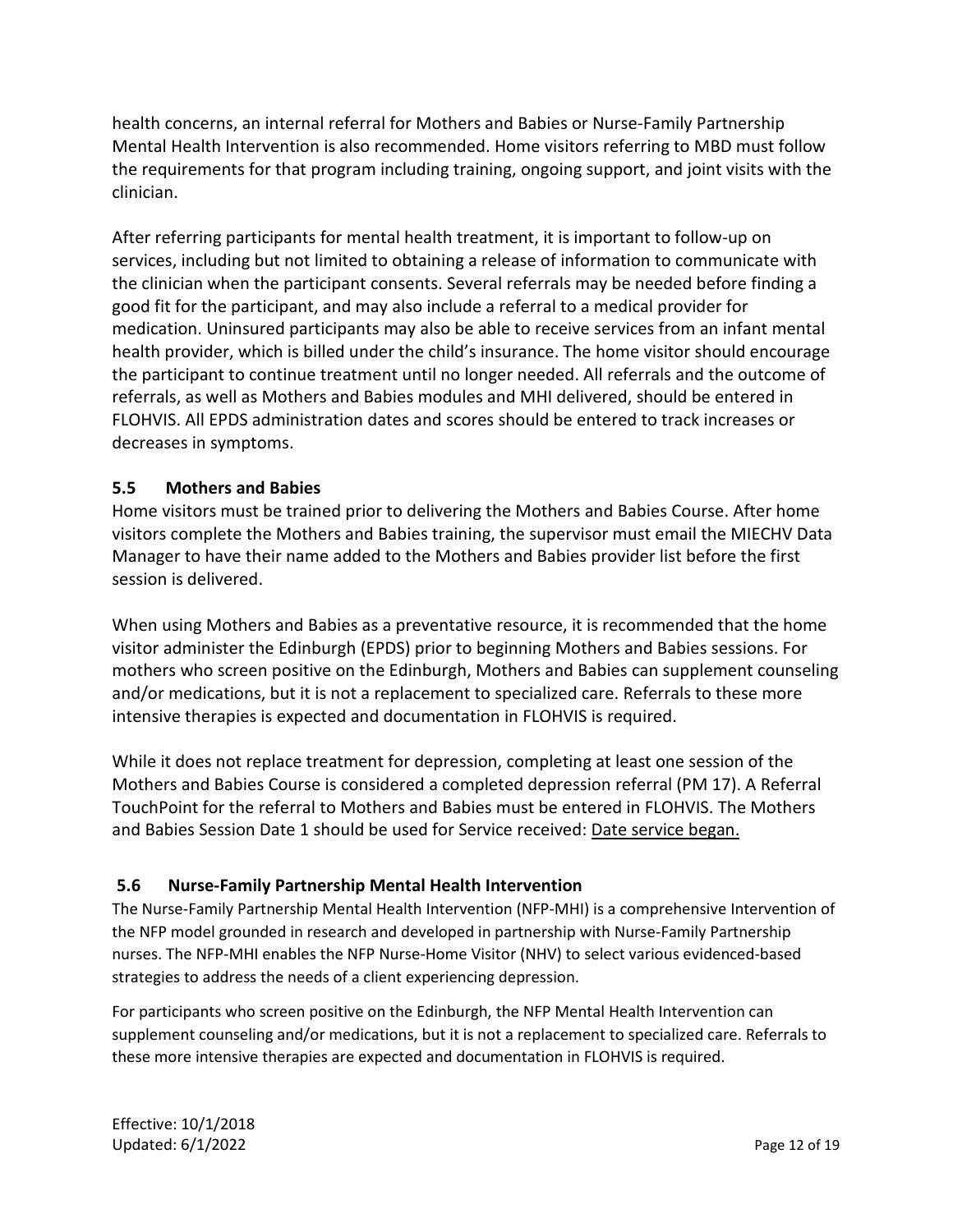When the NFP Mental Health Intervention is delivered as a direct follow-up action to a positive EPDS screen, a Referral TouchPoint for the referral to the NFP-MHI must be entered in FLOHVIS. The date of the first session completed after the positive screen should be used for Service received: Date service began. While it does not replace treatment for depression, the delivery of the NFP-MHI is considered a completed depression referral (PM 17).

# <span id="page-12-0"></span>**Policy 6: Participant Tobacco Use and Referrals**

# <span id="page-12-1"></span>**6.1 Determining Tobacco Use and Services**

At enrollment and twice per year thereafter, the home visitor should ask the participant if they use any type of tobacco in the home. If the answer is "yes," the home visitor should also determine if the participant is currently receiving adequate tobacco cessation services. If the participant is not currently receiving adequate cessation services, a referral to tobacco cessation services should be offered within seven days. These answers and the referral must be recorded in FLOHVIS.

### **6.2 Referrals for Tobacco Cessation**

Referrals for tobacco cessation can include an internal referral to one's self or another staff member for SCRIPT (Smoking Cessation & Reduction in Pregnancy Treatment), Tobacco Free Florida [\(http://tobaccofreeflorida.com/\)](http://tobaccofreeflorida.com/), or other tobacco cessation services. The referral should be recorded in FLOHVIS and the home visitor should follow-up on the outcome of the referral. Additional referrals, support and encouragement may be needed, since it usually takes multiple attempts before a person finally quits using tobacco. LIAs must have a local policy that details their referral process for tobacco cessation services.

#### <span id="page-12-2"></span>**Policy 7: Safe Sleep**

# <span id="page-12-3"></span>**7.1 Identifying Risk and Protective Factors**

It is important to educate all parents and caregivers about safe sleep, as there are certain risk factors and protective factors that increase or decrease the chances of sleep-related infant deaths. At least four times during the target child's first year (0-1 month, 2-3 months, 6-7 months and 10-11 months), the home visitor should ask participants three questions and record the answers in FLOHVIS. The questions are:

- Do you always place your baby to sleep on his or her back?
- Do you always place your baby to sleep alone without bed sharing?
- Do you always place your baby to sleep without soft bedding?

A trusting relationship is important as many parents know they are expected to answer "yes" to these three questions. However, answering truthfully allows home visitors to explore why parents may not be following the recommendations for a safe infant sleeping environment, and potentially change their behavior by addressing their concerns/needs.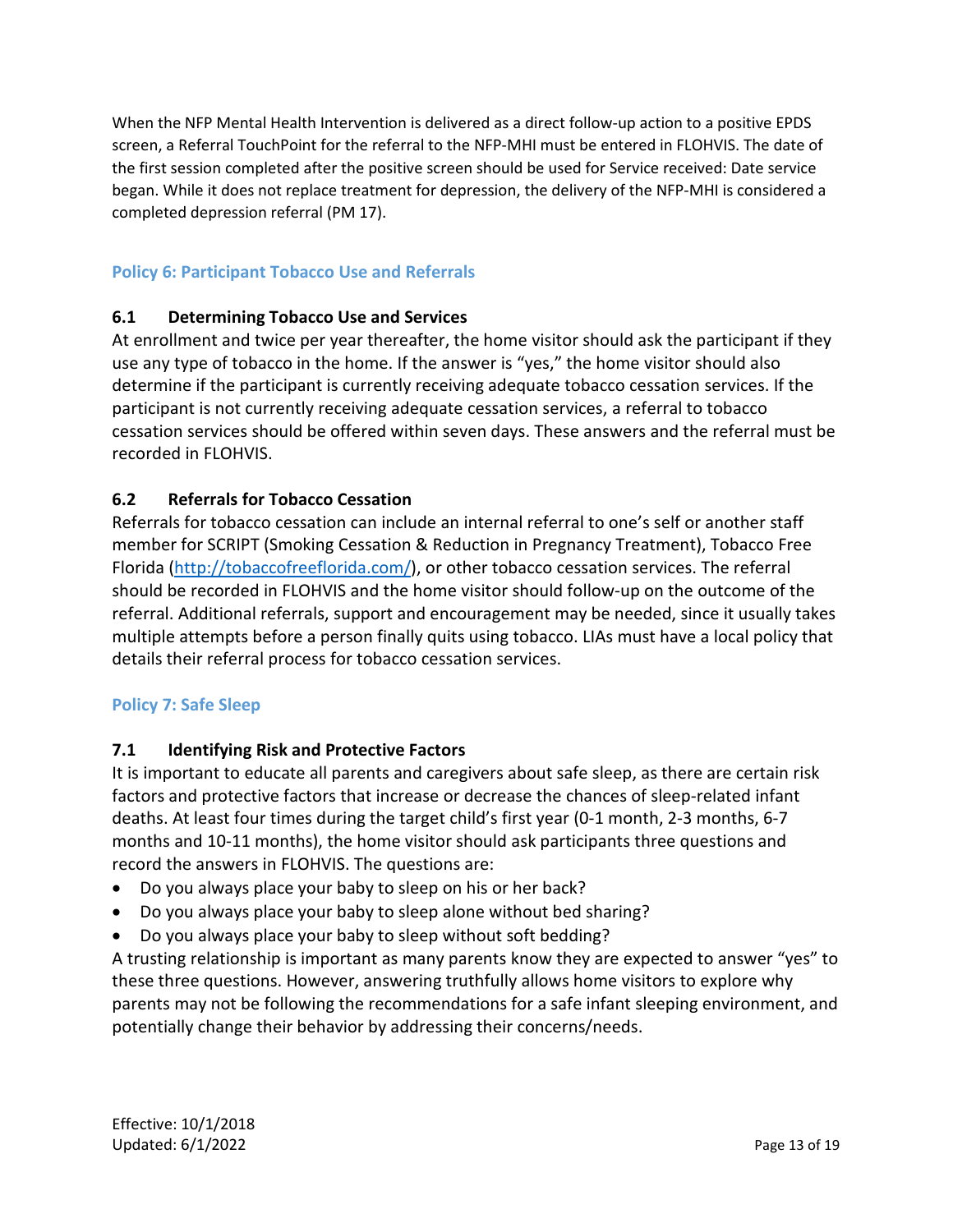# <span id="page-13-0"></span>**7.2 Promoting Safe Sleep and Training on Safe Sleep**

Since MIECHV programs serve families during the period of greatest risk for sleep-related infant deaths, promoting safe sleep practices is a vital part of the education provided by home visitors. Discussion of needs (e.g., safe bedding), and the parents' beliefs and desires are an important part of this education. Education about safe sleep should begin prenatally, if possible, as it easier to follow the American Academy of Pediatrics recommendations prior to initiating practices that are not in line with this guidance. LIAs must have a local policy in place that details their procedures for educating caregivers on safe sleep practices. Additional resources can be found here:

- American Academy of Pediatrics [https://www.aap.org/en-us/advocacy-and-policy/aap](https://www.aap.org/en-us/advocacy-and-policy/aap-health-initiatives/healthy-child-care/Pages/Safe-Sleep.aspx)[health-initiatives/healthy-child-care/Pages/Safe-Sleep.aspx](https://www.aap.org/en-us/advocacy-and-policy/aap-health-initiatives/healthy-child-care/Pages/Safe-Sleep.aspx)
- Sleep Right, Sleep Tight [https://www.ounce.org/safe\\_sleep.html](https://www.ounce.org/safe_sleep.html)
- National Institute for Children's Health Quality <https://www.nichq.org/>
- $\triangleright$  Cribs for Kids <https://cribsforkids.org/>

### <span id="page-13-1"></span>**Policy 8: MIECHV Data Requirements**

#### <span id="page-13-2"></span>**8.1 MIECHV Data Collection**

Federal MIECHV funding mandates the reporting of programmatic and participant-level data in aggregate on a monthly, quarterly, and annual basis. Florida MIECHV programs are therefore required to collect specific data elements to meet these federal reporting requirements. The MIECHV Data Collection Manual and tools referenced therein should be used by all MIECHV staff to access the most up-to-date data collection forms and accompanying guidance. This manual, the required Assessment and Screening Tools, and the MIECHV Data Planners for each program model are posted in the FL MIECHV GroupSite share folders. LIAs must have a local policy that details their procedures for data collection and security.

#### <span id="page-13-3"></span>**8.2 Data Collection Training**

All MIECHV staff must complete the MIECHV Data Collection Training as part of the new hire orientation process. For home visitors, the training must be completed before the first home visit is conducted. This training is an online, self-paced video that can be accessed at any time in the MIECHV LMS. Only after the training requirement is met, will the home visitor be added to the Approved Home Visitor list in FLOHVIS.

#### <span id="page-13-4"></span>**8.3 Access to and Use of FLOHVIS**

The Florida Home Visiting Information System (FLOHVIS) captures all data required for federal reporting, and additional data as needed to facilitate tracking and reporting on CQI efforts. The FLOHVIS User Manual and FLOHVIS Reports Manual are posted in the FL MIECHV GroupSite share folders and on the Home Page of FLOHVIS. MIECHV programs are required to follow the policies and protocols detailed in these manuals.

The only data entered in FLOHVIS are those on home visiting program participants who:

1) are served by staff funded at least .25 FTE by the Florida MIECHV Initiative.

Effective: 10/1/2018 Updated: 6/1/2022 **Page 14 of 19**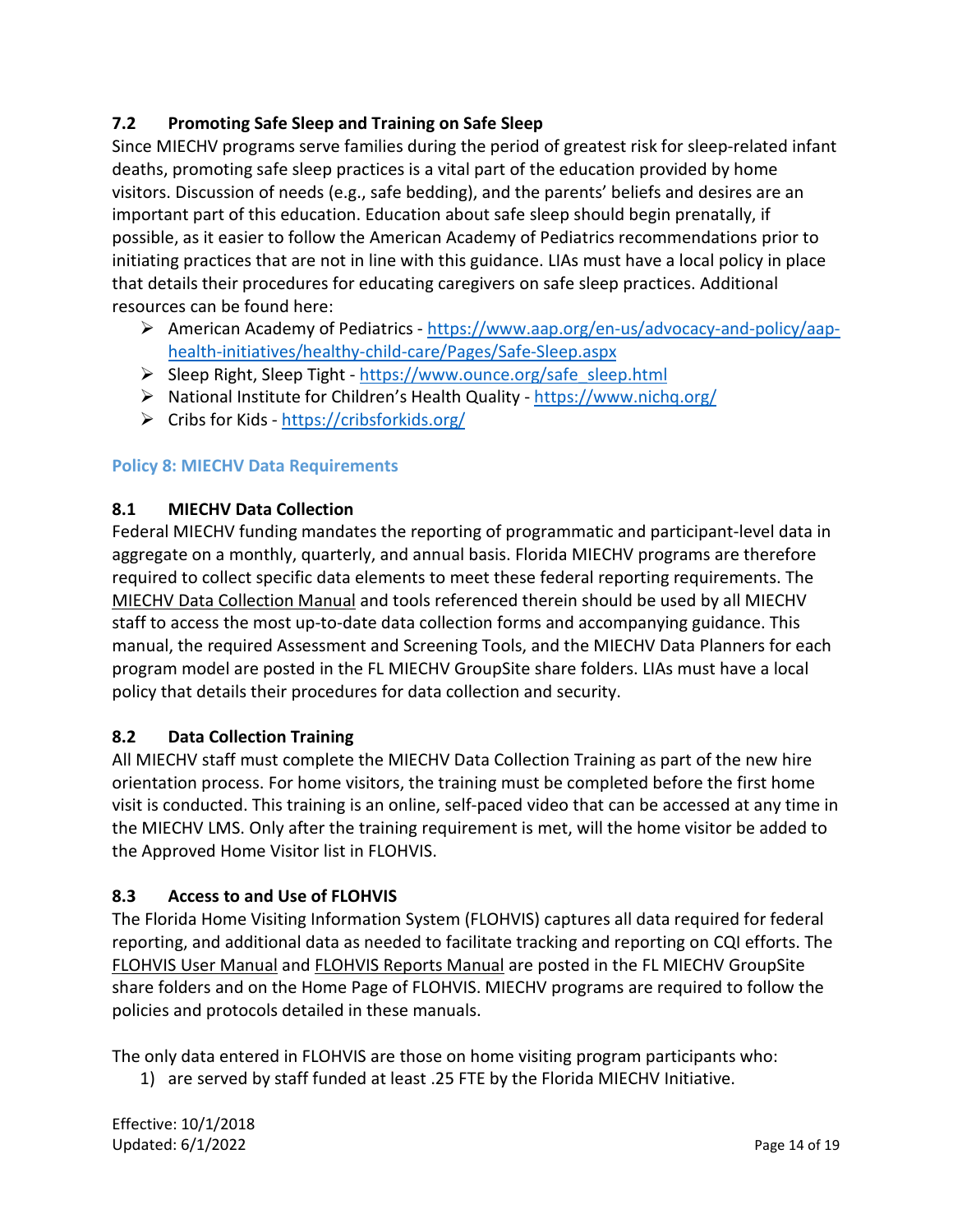2) have signed consent forms that specify FAHSC, the model developer, Social Solutions, and the University of South Florida as named entities with permission to access these confidential data.

All FLOHVIS Users must complete the MIECHV Data Collection Training and the FLOHVIS Basic Training before gaining access to their live site. Full users must also complete the next scheduled FLOHVIS Data Entry Training and should be closely supervised by a fully trained FLOHVIS User until that training is complete. Users should also complete the Introduction to FLOHVIS Reports Training once all other training is complete.

There are a limited number of user accounts available for each MIECHV team. Supervisors and administrators may request a new user account for their staff via email, with the following information about the new FLOHVIS User:

- $\triangleright$  First and last name
- $\triangleright$  Email address
- $\triangleright$  Confirmation that the new user has completed both the MIECHV Data Collection Training and the FLOHVIS Basic Training.
- $\triangleright$  Role on the team (home visitor, data entry, supervisor, etc.)
- $\triangleright$  Whether the user should have permission to delete data.
- $\triangleright$  Report User (only running reports) or Full User (entering data and running reports).

In the event that a FLOHVIS User leaves employment with the MIECHV team, the FLOHVIS Administrator should be notified as soon as the end date is known, and no later than the user's last day of employment. If access to a user account needs to be terminated immediately and the FLOHVIS Administrators are unavailable, please contact Social Solutions directly (866.732.3560 ext. 2) and request that the account password be changed to block access to the data system.

MIECHV programs are required to comply with the data privacy and security provisions established in state and federal law. All staff handling Protected Health Information (PHI) must complete HIPAA training upon hire and then complete periodic refresher training as needed to remain in compliance with changing HIPAA regulations. These trainings should be documented in the MIECHV LMS.

Passwords should be protected and never shared with others. Users should log off any time they are not using FLOHVIS. This includes when stepping away from the computer, even for a short period of time.

# <span id="page-14-0"></span>**Policy 9: Continuous Quality Improvement**

# <span id="page-14-1"></span>**9.1 Training on Continuous Quality Improvement**

Effective: 10/1/2018 Updated: 6/1/2022 **Page 15 of 19** All MIECHV staff must receive the one-day Continuous Quality Improvement (CQI) 101 training that is provided by MIECHV within 12 months of hire. Staff should also complete the Quality Improvement 101 class at<https://www.nichq.org/> as an orientation, within 30 days of hire.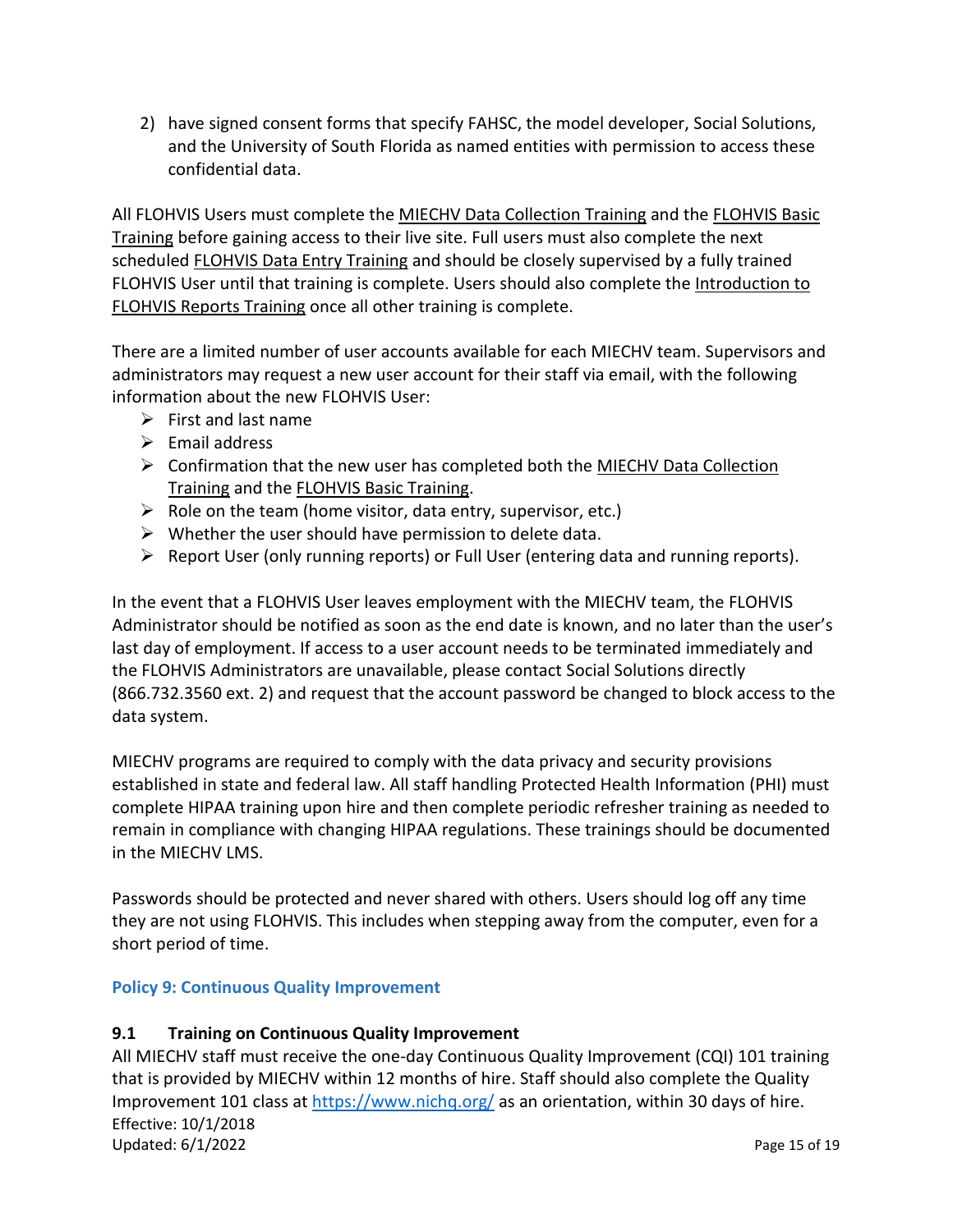# <span id="page-15-0"></span>**9.2 Participant Involvement in CQI**

LIAs should make a concerted effort to involve participants in their CQI work. Participants can be included on the CQI team, provide guidance through surveys or focus groups, or participate in the PDSA tests. It is best practice to include a participant on the CQI team. Participants can also be involved in testing strategies and provide input on their effectiveness. Participants participating on the CQI team should be trained on the key concepts and principles of CQI.

# <span id="page-15-1"></span>**9.3 CQI Team**

LIAs must have a CQI team that meets at least monthly. The CQI team should include three to five members who fulfill the following roles:

- Lead/Facilitator
- Scribe
- Data Reporter

The team should include at least one home visitor, the person who is responsible for data, and a supervisor. Members of the CQI team should use recent data to inform PDSA testing and include participants whenever possible.

# <span id="page-15-2"></span>**Policy 10: Adverse Incident Reporting**

The [Adverse Incident Report Form](https://www.flmiechv.com/wp-content/uploads/Florida-MIECHV-Adverse-Incident-Report-Form_Updated2.20.doc) should be completed and emailed to [MIECHVcontractmanager@fahsc.org](mailto:MIECHVcontractmanager@fahsc.org) and [MIECHVprogrammanager@fahsc.org](mailto:MIECHVprogrammanager@fahsc.org) within one business day when a MIECHV caregiver/participant, target, or non-target child experiences an adverse incident. The form should be completed in the occurrence of:

- Child death,
- Child removal,
- Home Visitor initiating 911 call,
- Participant formal grievance,
- Participant/caregiver death,
- Participant suicidal attempt,
- Participant homicidal ideation or attempt,
- Or other serious incident.

# <span id="page-15-3"></span>**Policy 11: MIECHV Required Trainings**

A well-trained staff contributes to achieving optimal benefits for families. In addition to training required by the model developers, Florida MIECHV requires staff be well-trained on several topics. Training received prior to hire or outside of MIECHV must be entered in the LMS under local trainings. The [Florida MIECHV Local Implementing Agency Required Training Checklist](https://www.flmiechv.com/wp-content/uploads/Florida-MIECHV-LIA-Required-Training-Checklist-2.docx) is utilized by Florida MIECHV staff to assess completion of required trainings.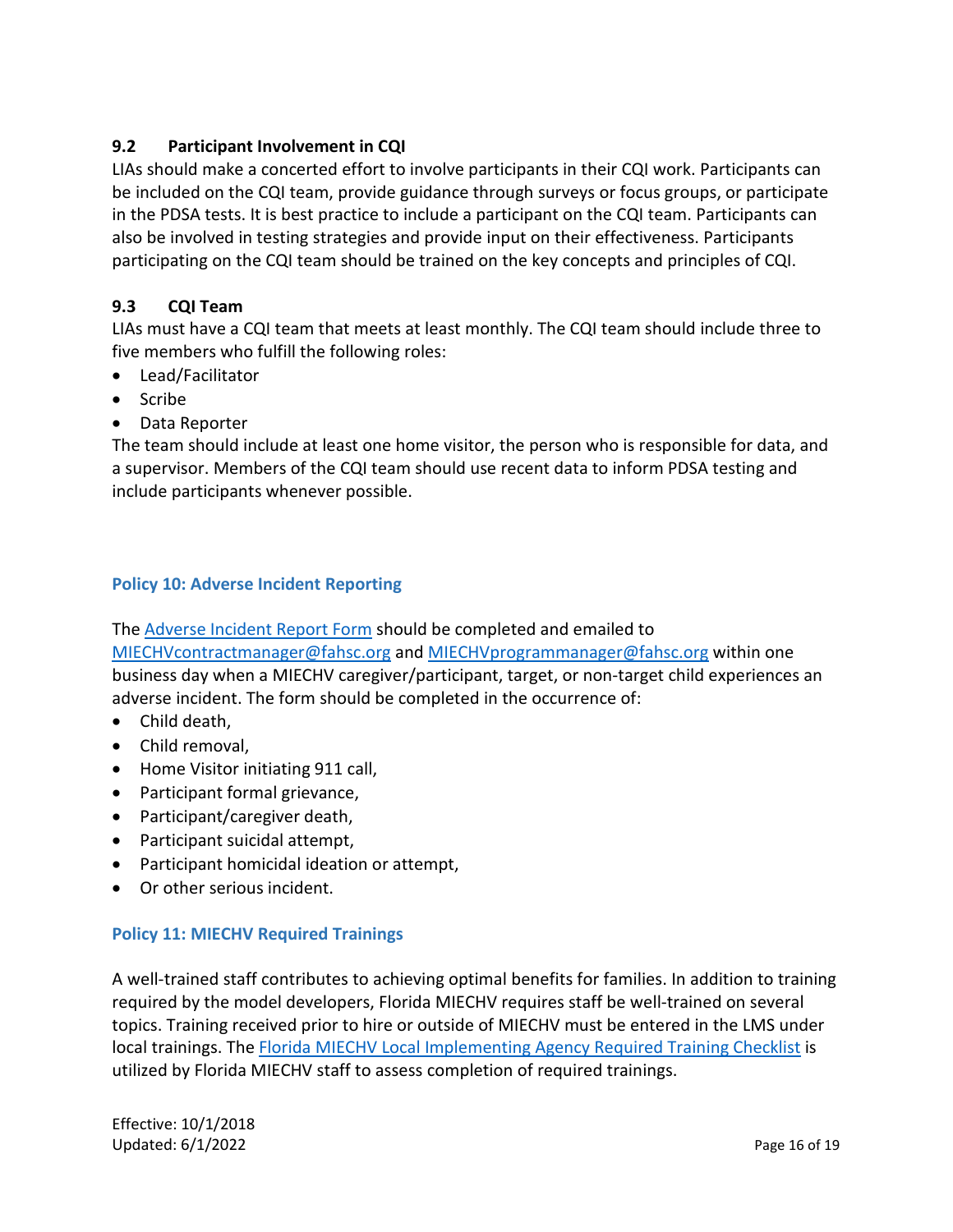# <span id="page-16-0"></span>**11.1 Ages and Stages Questionnaire**

Home visitors and supervisors must be trained on using the ASQ-3. This training should take place prior to administering the tool. This training can be provided through a local trainer or the Florida Association of Healthy Start Coalitions. Training must also include observing other staff conduct an ASQ-3 and receiving coaching from a peer or supervisor after being observed until competency is demonstrated. Role playing can be used for practicing how to introduce the screen and discussing the results. Completion of the training should be entered in the MIECHV LMS under local trainings.

# <span id="page-16-1"></span>**11.2 Continuous Quality Improvement**

All MIECHV staff must receive the one-day Continuous Quality Improvement (CQI) 101 training that is provided by MIECHV within 12 months of hire. Staff can check for training events in the MIECHV LMS. Staff hired prior to 10/1/18, who received CQI training from another source, may be exempt from this requirement. Exemption status will be determined on a case-by-case basis.

Staff should also complete the Quality Improvement 101 class at<https://www.nichq.org/> as an orientation, within 30 days of hire.

# <span id="page-16-2"></span>**11.3 Data Collection**

All MIECHV staff must complete the MIECHV Data Collection Training as part of the new hire orientation process. For home visitors, the training must be completed before the first home visit is conducted. This training is an online, self-paced video that can be accessed at any time in the MIECHV LMS. Only after the training requirement is met, will the home visitor be added to the Approved Home Visitor list in FLOHVIS.

# <span id="page-16-3"></span>**11.5 Edinburgh Postnatal Depression Scale**

Home visitors and supervisors must be trained on using the Edinburgh Postnatal Depression Scale (EPDS). This training should take place prior to administering the tool. This training can be provided through a MIECHV LMS Archived Webinar Training or through a local trainer. Training must also include observing other staff conduct an EPDS and receiving coaching from a peer or supervisor after being observed until competency is demonstrated. Role playing can be used for practicing how to introduce the screen and discussing the results.

# <span id="page-16-4"></span>**11.5 Health Insurance Portability and Accountability Act (HIPAA)**

All staff handling Protected Health Information (PHI) must complete HIPAA training upon hire and then complete periodic refresher training as needed to remain in compliance with changing HIPAA regulations. These trainings should be documented in the MIECHV LMS under Local trainings.

# <span id="page-16-5"></span>**11.6 Intimate Partner Violence**

Home visitors must receive an orientation to the procedures for intimate partner violence (IPV) screening and working with participants experiencing IPV, as well as services provided by the local DV center, prior to screening for IPV or serving families known to be experiencing IPV.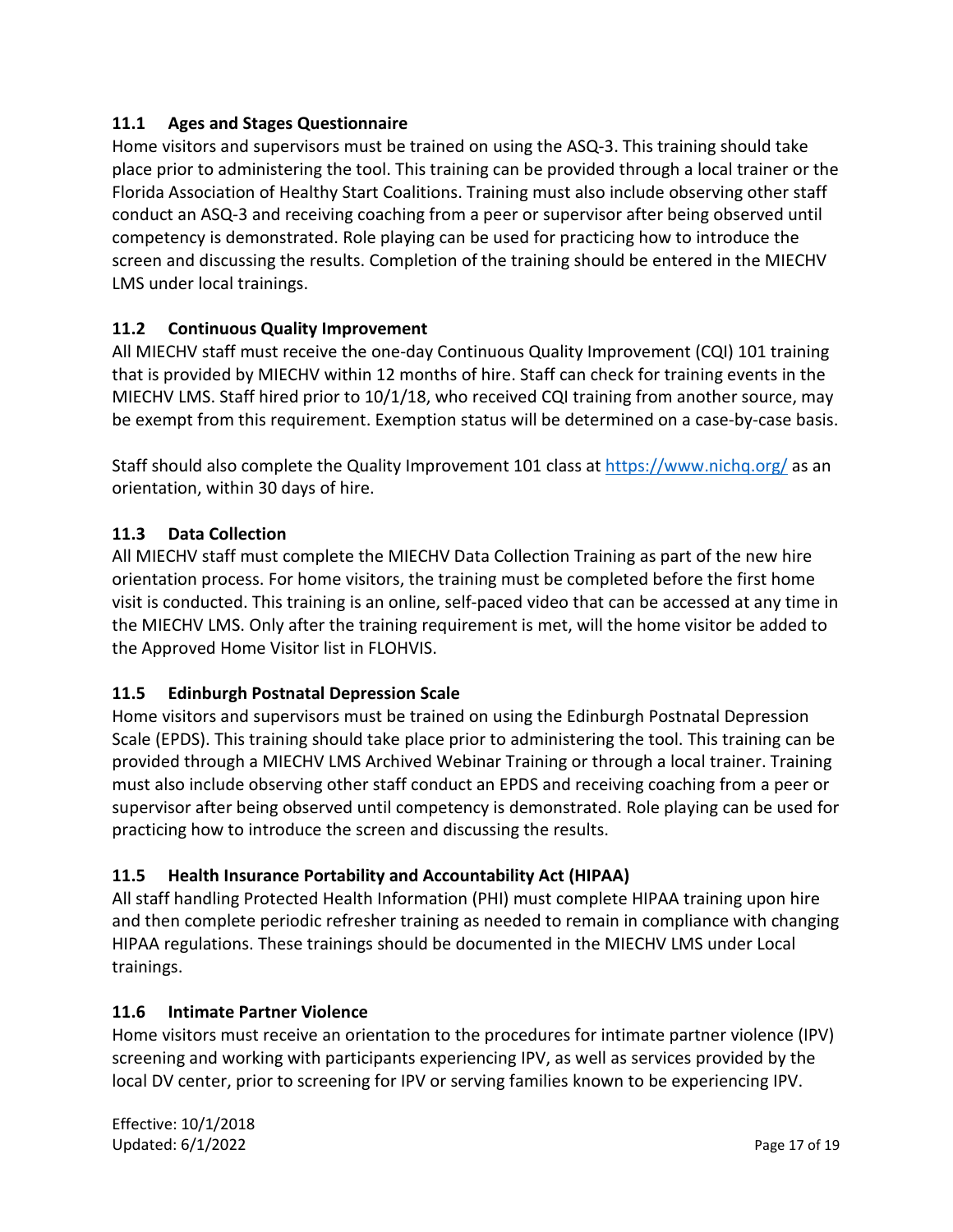Within 12 months of hire, home visitors and supervisors must receive the Supporting Families Affected by Intimate Partner Violence training. Staff can check for training events in the MIECHV LMS.

# <span id="page-17-0"></span>11.7 Additional Required Data Trainings for FLOHVIS Users

All FLOHVIS Users must also complete the FLOHVIS Basic Training before gaining access to their live site. Full users must also complete the next scheduled FLOHVIS Data Entry Training.

### <span id="page-17-1"></span>**Policy 12: Required Memorandums of Understanding**

### <span id="page-17-2"></span>**12.1 Local Early Steps Program and Other Providers of Developmental Services for Young Children**

LIAs must have an MOU with the Early Steps program(s) in their service area, as well as any other providers to whom referrals will be made for developmental promotion/delays.

#### <span id="page-17-3"></span>**12.2 Mental Health Providers**

LIAs must have an MOU with mental health providers that may serve MIECHV participants and their families. The following resources may be helpful to developing a resource list and potential partners for MOUs:

- <http://www.fccmh.org/>
- <https://www.faimh.org/local-chapters>
- <http://www.postpartum.net/locations/florida/>

#### <span id="page-17-4"></span>**12.3 Local Domestic Violence Center(s)**

LIAs must have a memorandum of understanding (MOU) with the certified domestic violence center(s) (DV) in their service area. The Department of Children and Families maintains a list of the certified DV centers here: [https://www.myflfamilies.com/service-programs/domestic](https://www.myflfamilies.com/service-programs/domestic-violence/map.shtml)[violence/map.shtml.](https://www.myflfamilies.com/service-programs/domestic-violence/map.shtml)

#### <span id="page-17-5"></span>**12.4 Required MOU Components**

At a minimum, the MOUs should include the following:

- Roles and responsibilities of both agencies
- A description of the types of services provided
- Confidentiality and information sharing
- Procedures for cross-training staff from both agencies
- Procedures for the referral processes for both agencies
- A designated position dedicated to being a point person for each agency
- Term in effect and review/renewal process

Florida MIECHV staff will determine if MOUs meet the minimum requirements using the [Florida](https://www.flmiechv.com/wp-content/uploads/Florida-MIECHV-LIA-MOU-Checklist.docx)  [MIECHV Local Implementing Agency Memorandum of Understanding Checklist.](https://www.flmiechv.com/wp-content/uploads/Florida-MIECHV-LIA-MOU-Checklist.docx)